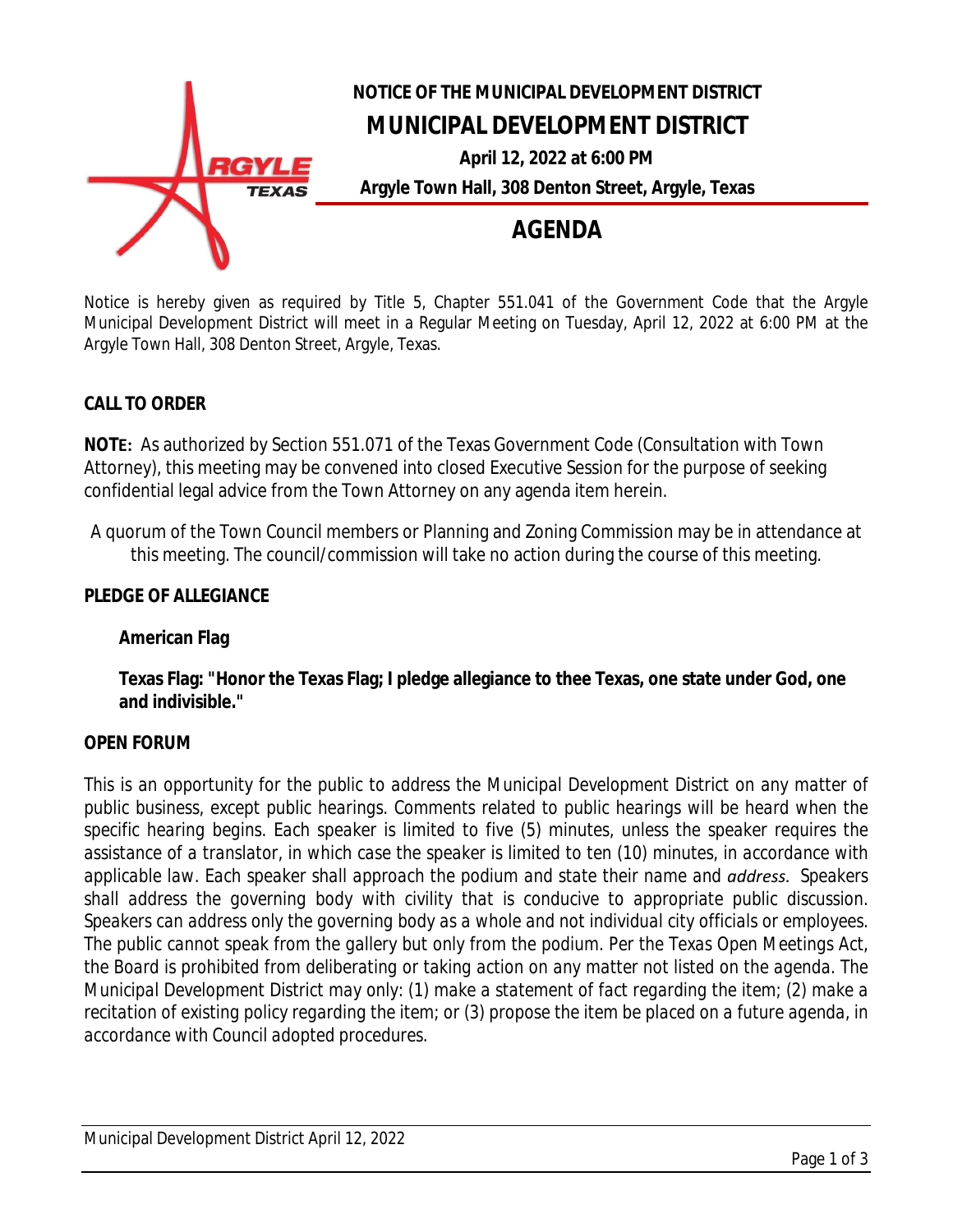# **STAFF REPORT**

*(Staff Reports are for discussion only. No action may be taken on items listed under this portion of the agenda, other than to provide general direction to staff or to direct staff to place such items on a future agenda for action.)*

- 1. Update from the Argyle Business Association.
- 2. Discuss options for small business grants.
- 3. Proposed change to MDD bylaws.
- 4. Draft audit report.
- 5. Sales tax update.
- 6. FY 21-22 budget update and proposed FY 22-23 budget.

#### **CONSENT AGENDA**

*Any Board member may request an item on the Consent Agenda to be taken up for individual consideration.*

7. Consider approval of the March 8, 2022 Regular Municipal Development District meeting minutes as recorded.

#### **ACTION ITEMS**

8. Approve the funding of TEX-21 membership.

#### **EXECUTIVE SESSION**

*Pursuant to Texas Government Code, Annotated, Chapter 551, Subchapter D, Texas Open Meetings Act (the "Act"), Municipal Development District will recess into Executive Session (closed meeting) to discuss the following:*

#### **Economic Development**

*§551.087: Economic Development negotiations (to discuss or deliberate commercial or financial information from a business prospect, or to deliberate the offer of a financial or other incentives to a business prospect):*

- 9. Retail recruitment update.
- 10. MDD Project Number 21-02.
- 11. Harvest Town Center.
- 12. MDD Project Number 21-05.